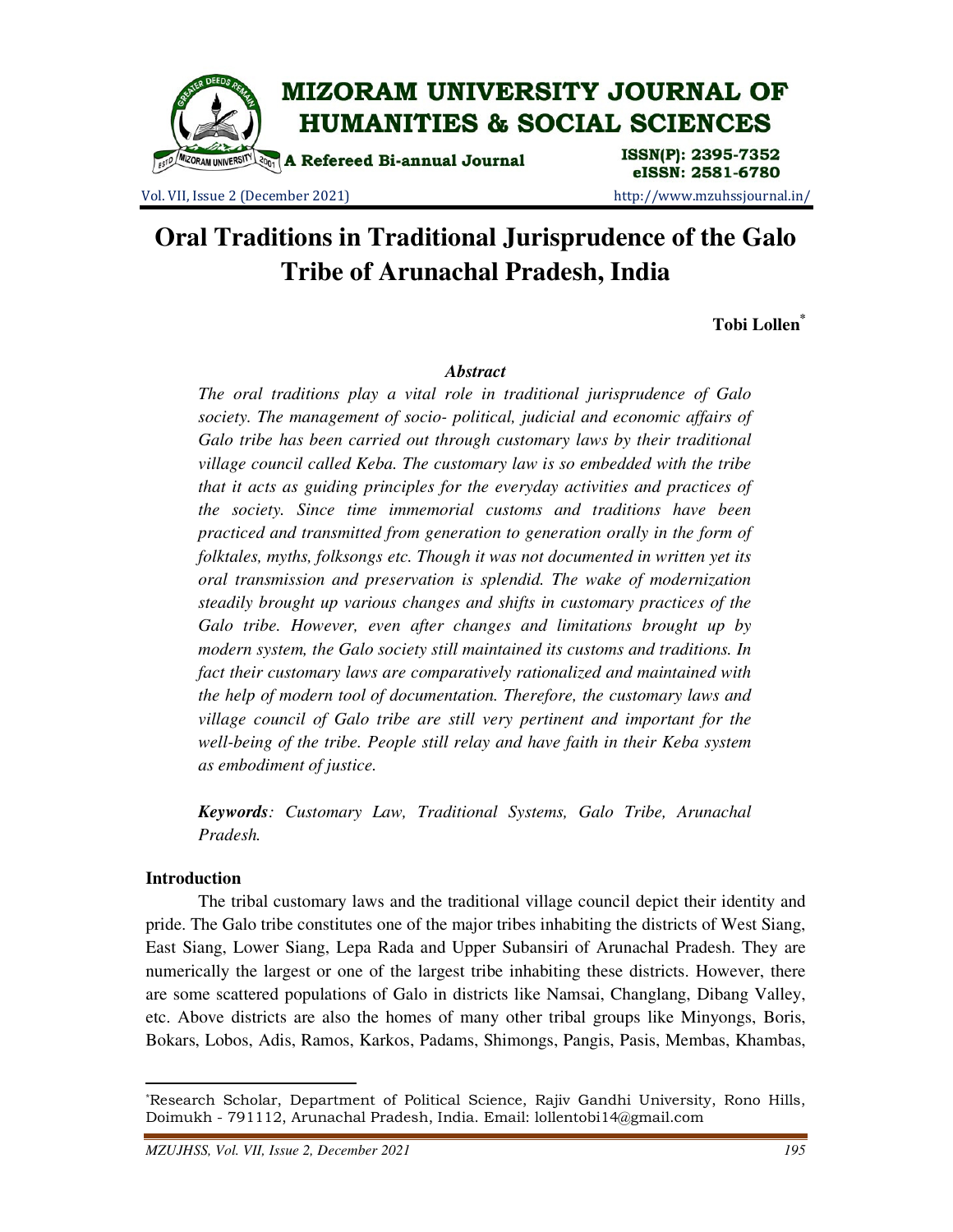Tagin, etc. The socio- political, judicial and economic activities of Galo tribe has been carried out through their traditional village council called *Keba*. It looks after the day to day affairs of the village, maintained internal law and order and protect village from external invasion. *Keba Abos* (village heads) were the well-known deliberated members of village who worked as the representatives of people for the well-being of villagers. The powers and responsibilities of *Keba Abos* were mandated by the customary laws of the tribe† .

 In the tribal society the evolution of man is quite different from those of the advanced societies. Owing to lack of direct evidence it becomes difficult to prove when and where the evolution of man actually began. Rather than adopting the scientific studies the Galos version is based on myths, legends, proverbs, folktales, etc. as per the traditional belief *Abotani* is held as first human being on earth. *Tani* or *Abotani* was child of *Hisi* (mother earth or the mother of *Tani*) and *Medo/ Tale* (heaven or father of *Tani*). He was the first real human being or first born of mother earth. Human generation began from *Tani*. He was nourished and raised by *Hitum Ane* (God's nurse) and *Jore Abo* (God's protector)‡ . Under the care of *Hitum Ane* and the guidance of *Jore Abo* the generation of human beings evolved. Hence, *Tani* is considered as the first human being and the father of human generation.

 Subsequently, he became the first *Keba Abo* (village headman) of human community. Nevertheless, *Tani* had twin brother named *Taro/ Poma Taki*. It is believed that *Medo* (God) has placed *Tani* in right side of his mother's womb and *Taro* in left side. With the passage of time, *Tani* grew up as a figure of good doer and considered as father of human generation. On the other hand *Taro* was always measured as evil due to his wicked deeds and he turned as the superior of evil world. Even after the evolution of human being creatures of all kinds; good or vice lived together but it did not last for a long. Eventually the world has divided into two different parts viz; 'world of good' and 'world of evil'<sup>§</sup> because when the both good and evil lived together there were frequent conflicts and fight over the food, place etc. between them. Those conflicts and fights were settled through *Keba* which decide thought and action of one as just or unjust. However after the separation of world into two different parts the concept of justice and its administration has prevailed only among human society or world of good. Thus, it is believed that because of *Tani* the Galo society developed into an organized society; the rich and unique tradition and culture that the Galo inherit today evolved through him and an administration of justice.

#### **Sources of Customary Laws: Myth, Oath, Ordeals and Social Taboos**

 Long before, there lived a supernatural being on earth called *Teri Aane*. She was one of the most beautiful beings on earth and many other living beings admired her. Many of them approached her hand for marriage because they got enchant by her beauty. But she paid

<sup>†</sup>B.B. Pandey, D.K. Duarah, N. Sarkar: Tribal village councils of Arunachal Pradesh, Itanagar, 1999, p.175.

<sup>‡</sup>Kartum Lomi, aged 70, Retired Teacher and Priest, KomboPomte Village, West Siang District, scheduled interview on 15th May, 2021 (hereafter referred to as IKL). §IKL.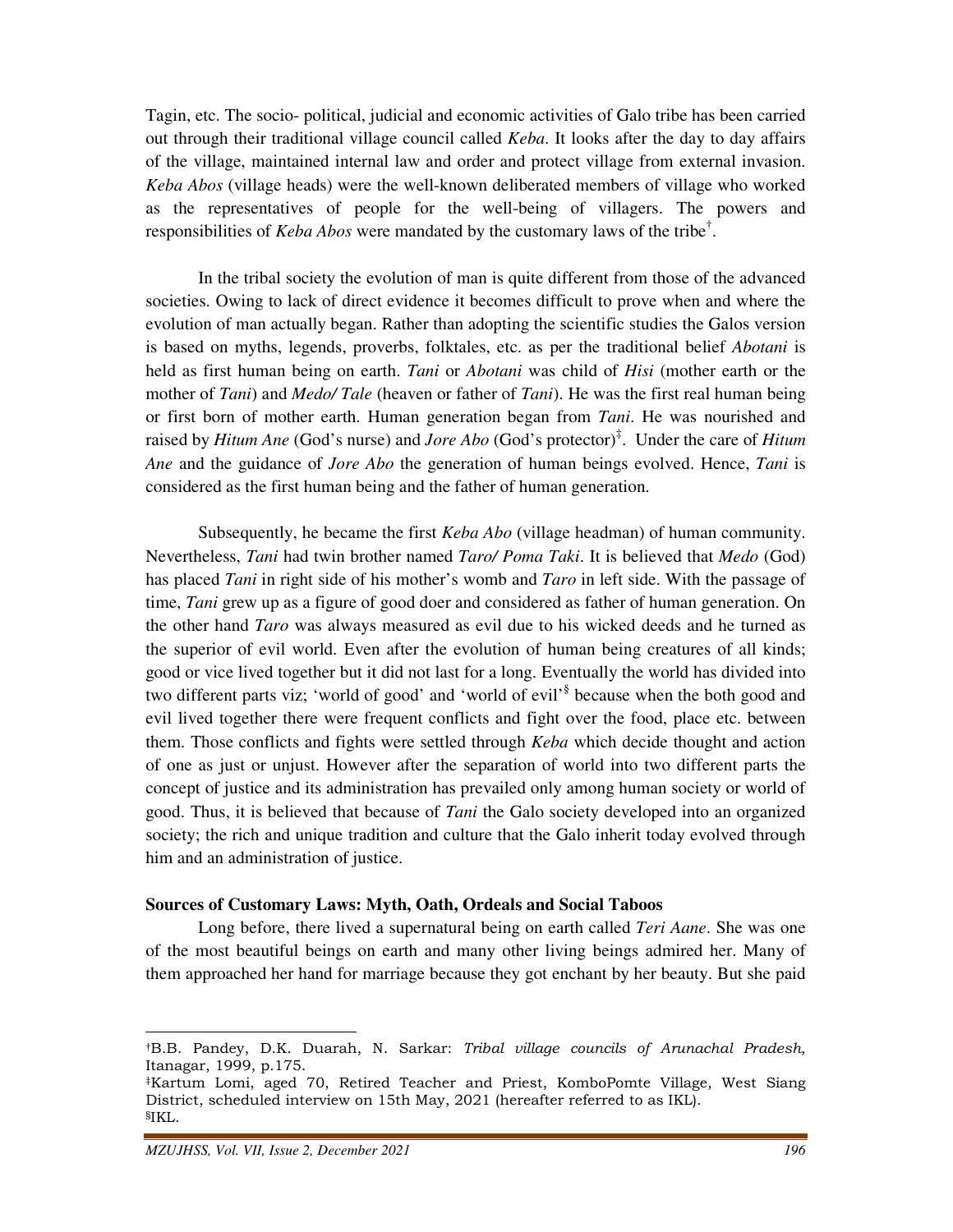no attention to anyone and rejected all the proposals which came her way. She dismissed all fantasies related to marriage and showed no interest in any kind of courtship.

 But after few years, contrary to her claims, she made physical intimacy with another supernatural being called *Nyido Maglo*. As a result of their union, to her dismay she got pregnant. However, post the impregnation, *Teri Aane* saw all the other living beings around her and found *Kabo-Yabo* (offspring of the Creator *Jimi Aane*) more attractive than *Nyido Maglo*. Aspiring to have a better looking partner, *Teri Aane* lied to everyone and declared that she was carrying *Kabo-Yabo's* child. After her declaration, all the other living beings who had earlier professed their love and admiration for her started condemning her for having *jinyimamsi* (sexual relationship) with *Nyido Maglo* before marriage after she made tall claims of complete disinterest in any love affair.

#### **Oaths**

 Oaths were generally taken to prove one's innocence. People sometimes casually took an oath to avoid day to day minor controversies or allegation just by taking *Donyi- Polo's* (God) name. However, when it comes to justice adjudication an oath was considered as final expression of justice. It was a very significant and sacred means of adjudicating justice. Oaths were usually taken to resolve unsettled disputes where *Keba* failed to reach at any conclusion even after referring to all the evidence and witness. It could be used in any cases like disputes and accusation for theft, infliction of injury, sexual crime etc. In order to perform any Oath *Keba* takes the consideration of parties involved and with the help of *Nyibo* (Priests) an oath was conducted. The parties involved in disputes call their respective *Nyibo*. Where *Nyibos* invoke the spirit or god to be the witness and to inflict the guilty with illness or death. Oaths were taken in the presence of the village elders in *Keba*. Different types of oaths were;<sup>\*\*</sup>

- i) *Donyi-Polo e Tatka*: Oaths taken in the name of *Donyi-Polo* are the most sacred and binding one where an accused takes oath of god to prove his innocence.
- ii) *Nyiodu Ngamna*: The tiger's tooth is considered as sacred and believed that it embedded with supernatural power in Galo tribe. It is an oath where an accused or parties involved raise their left hand and take an oath by biting the teeth of a tiger and refute any allegation. It is believed if a person is innocent no harm, disease and death would happen after biting a tooth and vice versa.
- iii) *Ili Ngamnam:* An Oath by biting a stone to prove one's statement. It is believed that if a person's guilty he would suffer stomach-aches.
- iv) *LisikNgamnam:* An Oath by biting a wood stove or stone stove to prove one's words.

# **Ordeals**

 $\overline{a}$ 

 It was another method for resolving disputes when evidence and witness turned unproductive. Where in the presence of parties involved and *Keba Abos, Nyibo* along with *Bohs* (assistant priest) invoke the particular deity or spirit to witness the ordeal. Ordeal is

<sup>\*\*</sup>Mr. Tojom Lollen, Gaon Bura, aged- 76, Kombo Pomte, Village, scheduled interview on 23rd November, 2020 ( hereafter referred to as ITL).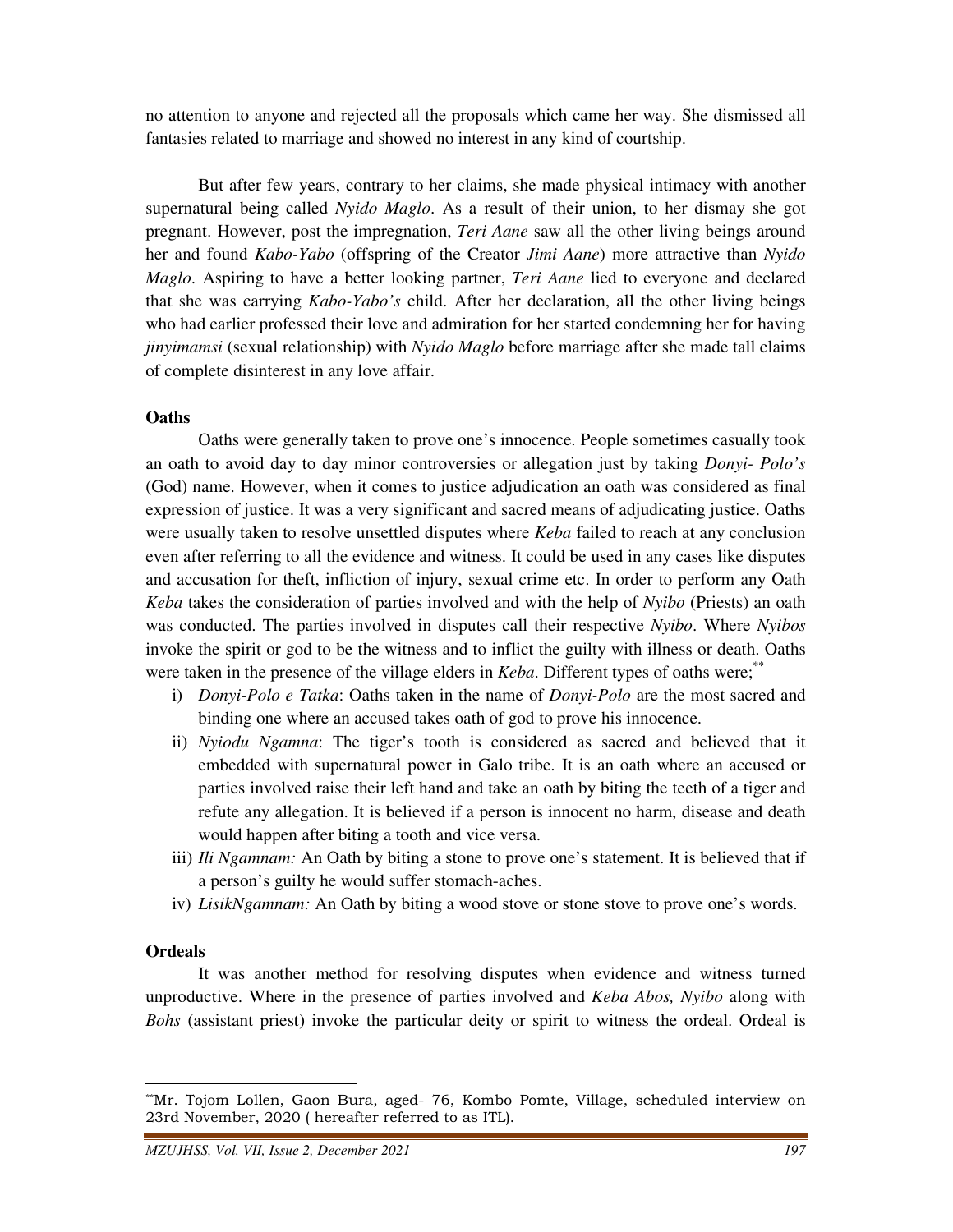resorted to testify the innocence or the guilt of a person taking it. Different types of ordeals are: ††

- (i) Dipping hand in hot water and putting fire on palm were once the most common methods of ordeals. A person getting his hand burnt was acclaimed guilty.
- (ii) *Dhinam:* It was one of the common and harsh ordeals, where after chanting incantation for sometimes a piece of *Raaje Jiddum* (molten lead) was poured on the palm of an accused person. If the molten lead didn't burn or cause scar on his palm, person was declared innocent.
- (iii) *Pip Yunam:* it's an ordeal where egg is buried while chanting incantation by a *Nyobo* and after some days an egg would unearth if it remained unchanged it would announce righteousness of a person. However, it was mostly used to pray the deity to guide and show the right path to the parties involved in disputes. Mainly used in boundary disputes of land.
- (iv) *Pipe-Roksin:* It is the most common and harmless ordeals of Galo customs, where the examination of chicken liver is done. The *Nyibo* plays a vital role, where he invokes the supernatural power, a chicken is sacrificed by him and its liver is examined by other experts called *Boh* next to *Nyibo* and declared who is guilty or an innocent. It is very sacred event and examined secretly by *Nyibo* and *Boh* who can read chicken's liver. It is believed that skill of same was bestowed by *Donyi-Polo* (God). The result of examination would later reveal among the parties involved. And the decision of *Pipe–Roksin* would consider as final.

# *Ide- Manam/ Rinam- Nyiognam* (Taboos or Restrictions)

 The Galo observes innumerable types of restriction from childhood to death. Some of taboos are general and some are contextual and specific. There are many do's and don'ts separately observed by young people, expecting mothers and her husband, patients after rituals, one bitten by snake and so on. The taboos are so complex and diverse that it is impossible to follow and practice exactly and strictly. Some taboos are strictly practised that violation of which might end up with punishment from the *Keba* and some violation perhaps lead punishment from supernatural deity as believed. Some of the social taboos and restrictions are:‡‡

i) *Hida- Monam / OrsiNali:* Biting of snake was seen as great curse or burden in the society. It is believed that a person bitten by snake has some dues to a supernatural deity. Hence, it's a way of *Uyi* (supernatural deity or ghost) to claim its due from a person. Earlier, a person bitten by snake should stay in nearby jungle for at least two to three nights, and one should not visit and take anything from the victim's house for certain period. Otherwise similar snake may bit those who do not observe restriction and especially victim has to observe it strictly or else he is punishable if any misfortune comes in future. Further, a person should perform a ritual of offering to deity with the help of *Nyibo, Boh* and village elders as a sign of giving its due. Otherwise it was found that same thing happen in future.

<sup>††</sup>ITL.

<sup>‡‡</sup>IKL.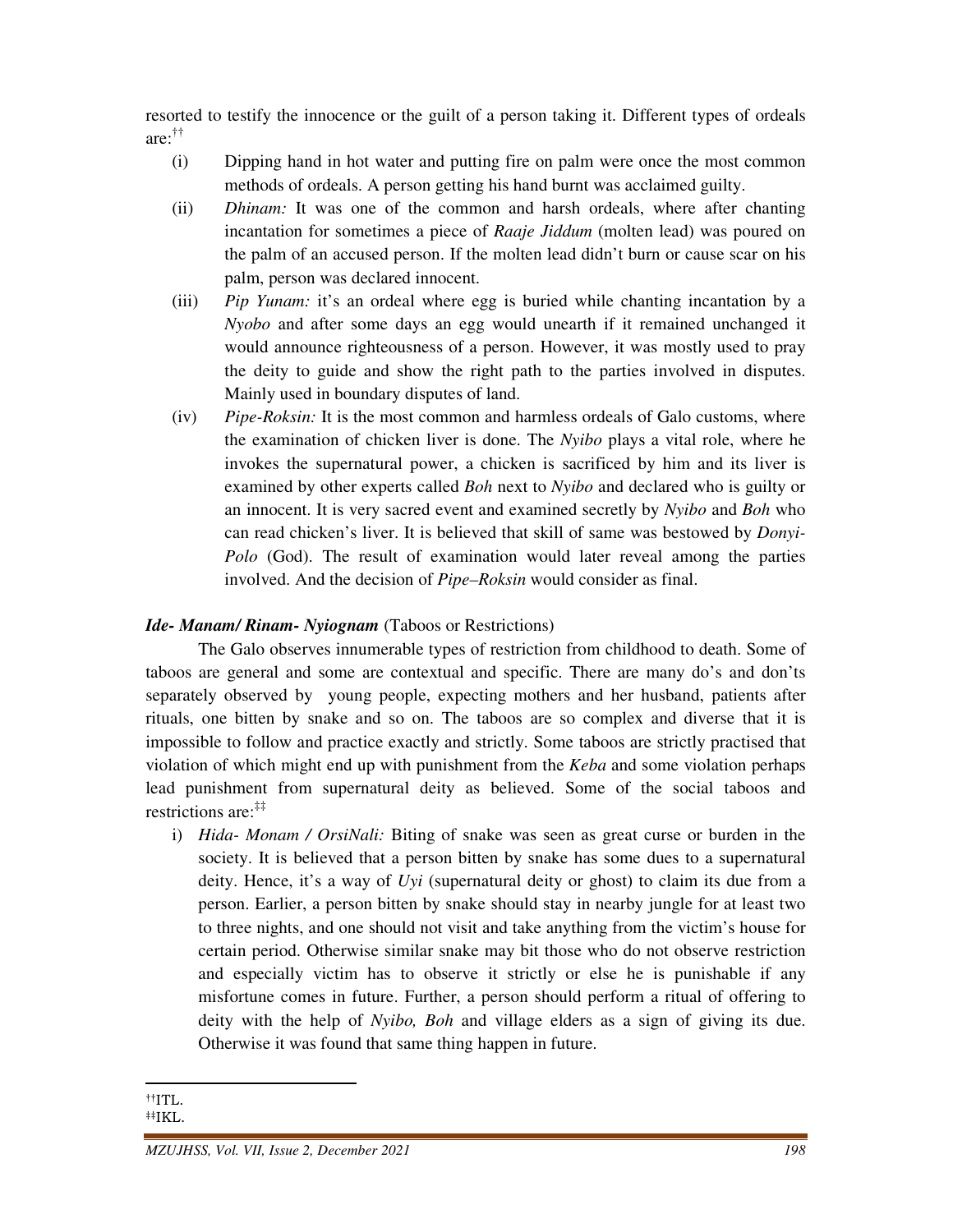- ii) *Mornam* (Death by Sorcery): In the past Black magic and witchcraft was practiced by some individuals called *Mornam* (witchcraft or curse) had no social and ritual benefits for the society. It was used by an individual to out let one's animosity towards other. Hatred, jealousy, envy, anger and irritation over somebody were some of the main reasons for *mornam* among the people. It was used to curse someone to turn *Dunklami* (insane), *Tirgi* (childless or no male child) and even to kill. It was considered as heinous crime and this too falls under the category of deliberated injuries and killing someone and includes the earlier mentioned penalties. Society at no cost encourages the practice of *Mornam*.
- iii) *Miscellaneous Rinam- Nyiognam:* There are many other restrictions and social taboos in Galo society such as: restricted from eating and drinking certain food and drinks after ritual or offerings, *Hinam- Rinam* (restriction for pregnant woman and her husband), *Baagoama* (girl attains puberty), *Dudam* (social taboos for *Nyigam* (huntsman)), etc.

 Therefore, the diverse customs and traditions naturally embedded in customary laws of Galo society. The adjudication of justice in society is administered referring to aged old norms and culture. The oral transmission and socialization of culture and norms is admirable among Galo tribe. Lacking of own script and written document did not barricade the Galo people from learning, practicing and transmitting their culture and tradition towards next generation. Their means of adjudication of justice is one of those practices which help society to maintain and transmit its customary laws. Thus, myths, folktales, oath, ordeal etc. really are the primary sources of customary laws.

# **Customary Laws, Crimes and Penalties**  *Civil Offense and Ajeh (Penalty)*

a) *KodeKeba* (Land Dispute)

 Land disputes were the most common conflicts appeared in the village community. Since the Land and forest was the basic livelihood of Galo tribe. Land disputes are conceived of intrusion to others land, cultivating others land and claiming over same plot of land. It occurs where a specific land is claimed by two parties; alteration over boundaries and fencing on cultivable as well as ambient land for the residential house etc. As the people mostly depended on the forest produce even a slight encroachment over one's land was non negligible. And people attached their pride with land and its produce.

 It is found that land disputes mostly occur within the family or siblings or kith and kin. It is due to the disagreement over an inheritance of ancestral land or property. There are numbers of flexible customary norms for the entitlement of ancestral land that how essentially the parental land can be divided among the siblings. Some of the common practices for the inheritance of ancestral lands are:

a) Division of land among the male siblings yet the eldest son gets the best.

 b) However, the son who takes charge and watch over their parents does claim over the best possible plot of land for example a paddy field.

c) The son/ sons who carry the deceased parent in funeral also claim the same.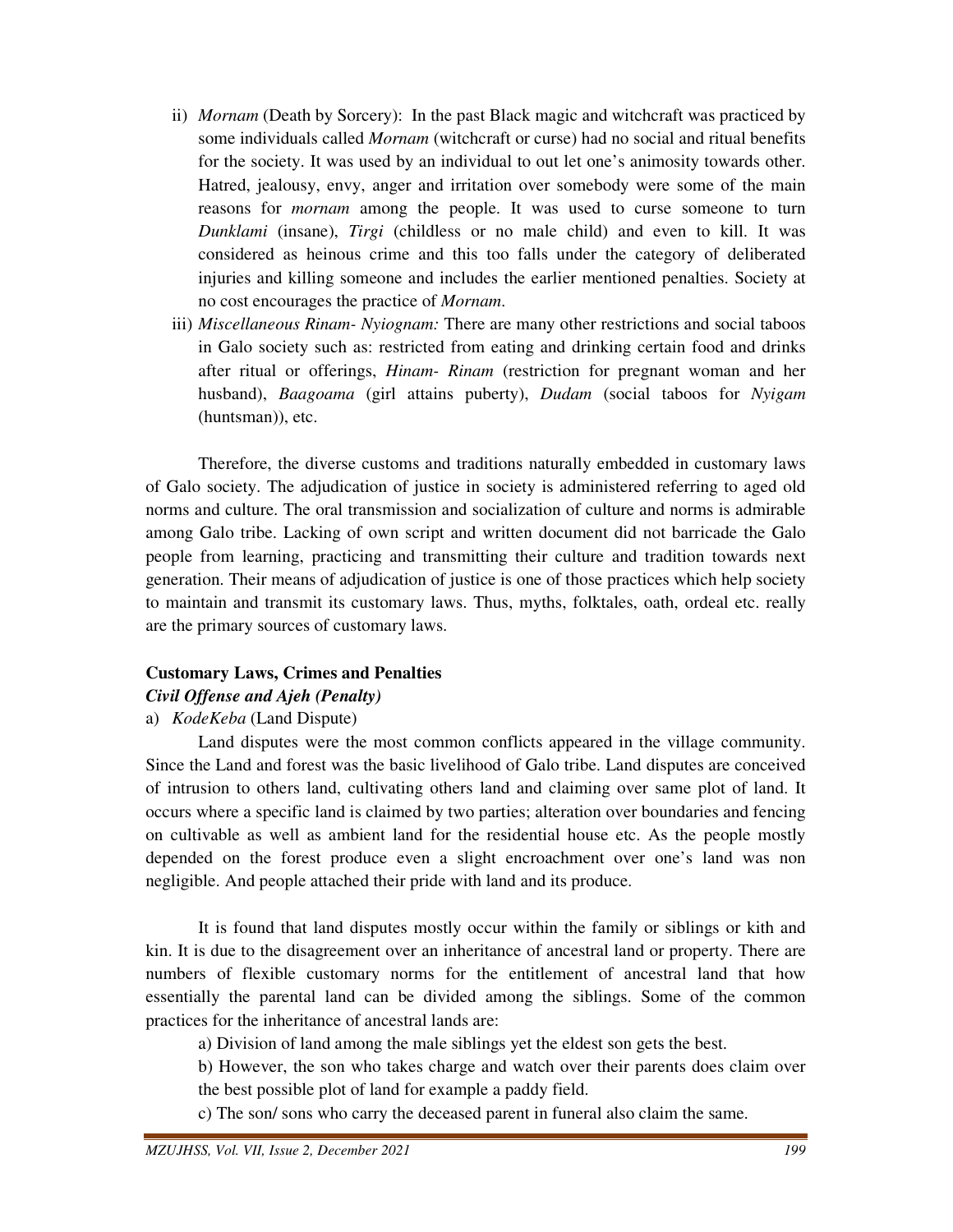d) There was a practice of sharing of lands among kith and kin if the couple is childless or has no male offspring. Here also one who inherent the property of childless couple should take their charge and watch over them for life as his parents. e) Entitlements of lands are only given to male offspring's because the possession of land is of an ancestral in nature which have been passed on from generation to generation. Lands are family's ancestral possession no individual has absolute right over them. Thus, it can't be inherited by female offspring's as it would break the chain of age old practice of maintaining ancestral land once she gets married.<sup>§§</sup>

 However, with the passage of time the practice of buying and selling of lands started. The practice of personal ownership of land has created supplementary prospects for land disputes among the people. Dishonest buying and selling of lands were the major reason of problem for the same. The possession of family or community land started to decline since people started to own land individually. Therefore, land dispute is the most common conflict that occurs in the society.

 On the subject for the resolution of land dispute, firm customary practices to resolve the conflicts amicably are: Firstly, if the dispute was between siblings or kith and kin, the case was always discussed within family or the clan. If it can't be resolved within clan then case can be brought into *Dolu Keba* (village level *Keba*). Secondly, if the case is of an illegitimate encroachment and claiming of land by two parties other than siblings was mostly resolved in *Dolu Keba*. If either of parties proved guilty he would made to pay an *ajeh* (penalty) mostly in kind i.e.; traditional brass bowl, plate, necklace, etc. But then if the parties preferred to resolve amicably they would do so. Major barrier for the resolution of land disputes were always lack of written records and proper demarcation of land. Thus, settlement of land dispute was administered by referring to past events and instances orally. After the oral references of past instances also if the *Keba* fails to reach at any conclusion the oaths and ordeals were considered as last resource with the help of priests.

### b) *Dosso (Larceny)*

 Earlier Theft was considered as an odious crime but then cases of theft were even more common. It was due to the lack of resources or perhaps out of compulsion people commit crime like theft. There was a major disparity of populace and resources available in the society. People steal just to feed himself or his family and just for the survival. Basic necessities for living like food, cloth and shelter was way beyond feasible for most of the people. In that case theft case required to be dealt strictly. Because everyone was living with minimum fundamental resources and if resources stolen way one's life would be in stake as no one had surplus resources. The society broadly labeled Theft into two major types such as;

i) *Namba* (burglary/ stealing from house): Entering into other's dwelling or house with intention of stealing personal property. In simpler words it means pinching from other's house. Earlier people's possession was mostly kept in the house unlike today. Thus, robbery at house was considered as great concern and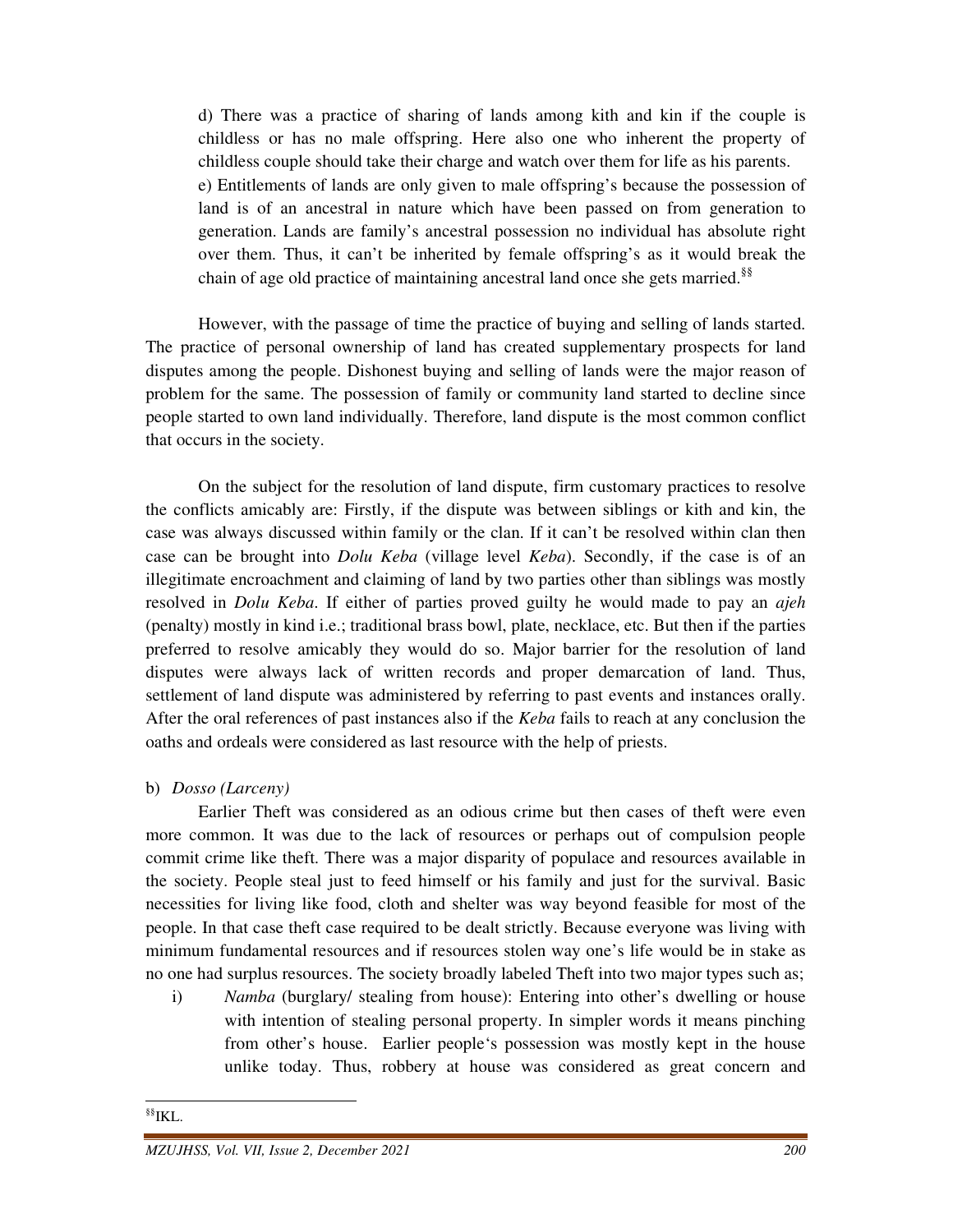embarrassment. The burglar was dealt with rigid and dual punishments or fines. First he has to pay a fine for illegitimately entering into other's house and second he has to pay for the property that he has stolen.

ii) *Puba* (robbery at granary/ storehouse of food grain): Theft in granary was always a major problem. Apart from home the possession of people were kept in the granary. The granary was not only meant for storing food grain and firewood rather the properties like traditional antique bowls, plates, beads, swords etc. were held in reserve sometimes. Thus, safety of granary was always considered with almost importance. That was why thief was dealt with rigid punishments or dual punishment; first for being intruder and second for the stolen things\*\*\*.

 However, the normal robbery apart from above mentioned two such as stealing from garden, pond, river, forest etc. also dealt with immense importance. The nature of proceeding, magnitude of cases and punishments are negotiated and discussed by the Keba Abos according to the customary law of the society. The level of crime decides the degree of *Ajeh Dornam* (punishment or fine). In the simple robbery case the culprit was just ask to pay back what he has stolen. But in major case one ought to pay back the stolen thing and also get punished for being a thief as it creates social insecurity and disturbances. Hence, theft is always considered as great disgrace in society. Because it shows one's weakness of not being able to attain the basic needs for himself or for his family and at the same time it creates social apprehension.

# c) *Iko-Iyek (trespass)*

 A case on trespass was one of the very common occurrences on day to day basis in the society. Cases were mostly of trespass to chattels and trespass to land. Trespassing on land is the most common of all. The problems are mainly seen in making and breaching of fences of farms and residential areas. The problems were always due to absence of clear demarcation of lands. Anticipated encroachments seemed very limited rather most of the time people do intrude out of misunderstanding. Therefore, there is no hard and fast customary law to deal with the case of trespasses. It is completely based on the time and circumstances of incidents. Hence, case related to it is mostly resolved cordially between parties involved. However, the possibility of confrontation was always there between parties that could lead simple trespass case into a major issue. In that case Keba was called for smooth and effective resolution.

 Trespassing by Animal like *Hoi* (cow), *Hobo* (Bos Frontalis), *Ekh* (Pig), *Bobin*  (Goat), etc. into farms like paddy field, jhum farm, garden etc. are the usual problem in the society. The owner of animal held responsible for the same. The owner has to pay for the loss caused by his animal based on the amount of damage. Mostly, General practice for trespassing by animals are; the owner of animal has to repair the damage if it's repairable or else certain fine has to be paid perhaps in terms of antique traditional brass bowl, plate,

 $^{\ast\ast\ast}$ IKL.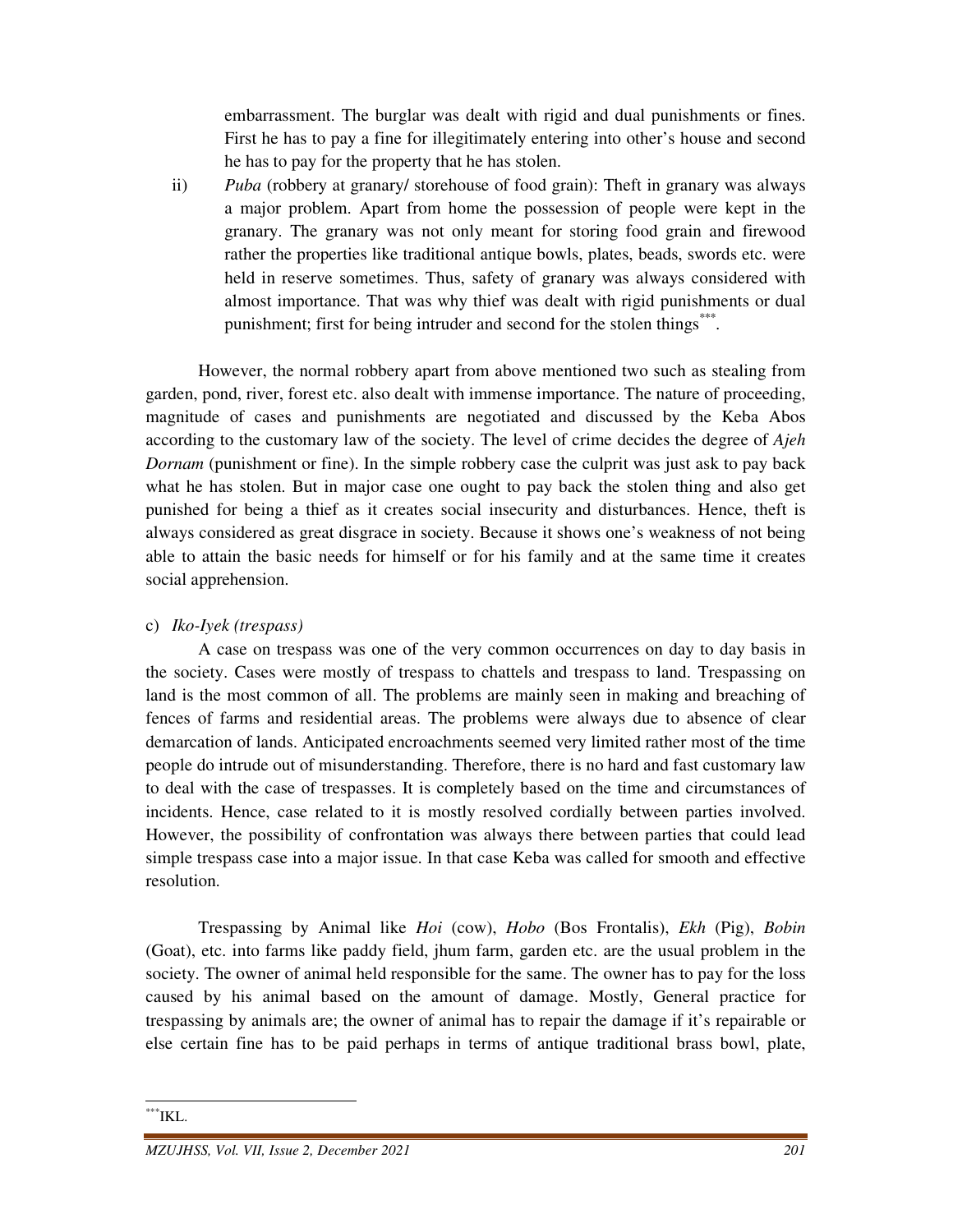beads, etc. depends on the degree of damage. Therefore, trespassing is a common case though with flexible customary laws.†††

# d) *Hijjeh (Inheritance)*

 The society has always maintained firm conduct for inheritance of parental properties. The gender based distribution was always upheld as fundamental approach of inheriting properties. Apart from gender based seniority factor and the behavior of a person also took into consideration. The properties were broadly divided into two parts; movable and immovable. An immovable property further divided into two parts such as assets with highest value and importance namely *Dasi* (antique traditional big bowl like asset which portrays one's prosperity), *Yoksi* (traditional sword), Tale (traditional brass bowl), *Darte-Darba, Ber, Boreh* (traditional brass plates) etc. and assets with slightly less value than former such as traditional bowls, plates, tray and different kinds of ornaments and beads namely *Doksi, Dogne, Lisum, Dokpin, Raaji*, etc. It is the customary practice of the society where the eldest male member in the family inherits perhaps the best movable and immovable properties.<sup>‡‡‡</sup> It's been seen that the eldest and the youngest male member gets the best assets. However, it cannot be generalized because at the end the son who took charge and watch over parents gets the best parental properties.

 The customary rules of Galo never recognized daughter's right to inheritance of immovable properties. The stray cases of daughter inheriting the paternal properties are the rarest of rare. The basic reason behind daughter inheriting an immovable property is lack of having a male child. Otherwise there is no way a daughter gets assets like land, forest and any other immovable properties. In fact earlier, the properties of couple with no male offspring were inherited by a male person of same clan. It was more like adopting parents. Hence, it is usually circumstantial rather than norms. However, daughters can claim over some of movable assets like mother's traditional ornaments like beads necklace, earrings, bangles etc. but the daughter inheritance rights come with the bunch of rituals and customs. Where daughter has to arrange a feast and give required numbers of *Hobo* and *Hoi* to her parents then only she would allow inheriting her mother's properties like ornaments, necklace, bangles etc.

# e) *Nyine- Hage/ Nyida -Nyite (Customary laws of Marriage)*

 Marriage is a moral and social union of man and woman in the society. The customary practices related to marriage in Galo society are very diverse and dynamic in nature. The culture and tradition of Galo tribe is well portrayed during marriage ritual. And the marriage ceremony is called *Layap* and *Nyida*. In the past, marriage was more of an arranged one. And the process of selecting a girl for marriage was called *Nyime Takanam*.

<sup>†††</sup>Karto Mara, aged 50, Leader, Gram Panchayat, Maro Village, Scheduled interview, 20th, February, 2021 (hereafter referred to a IKM). ‡‡‡IPD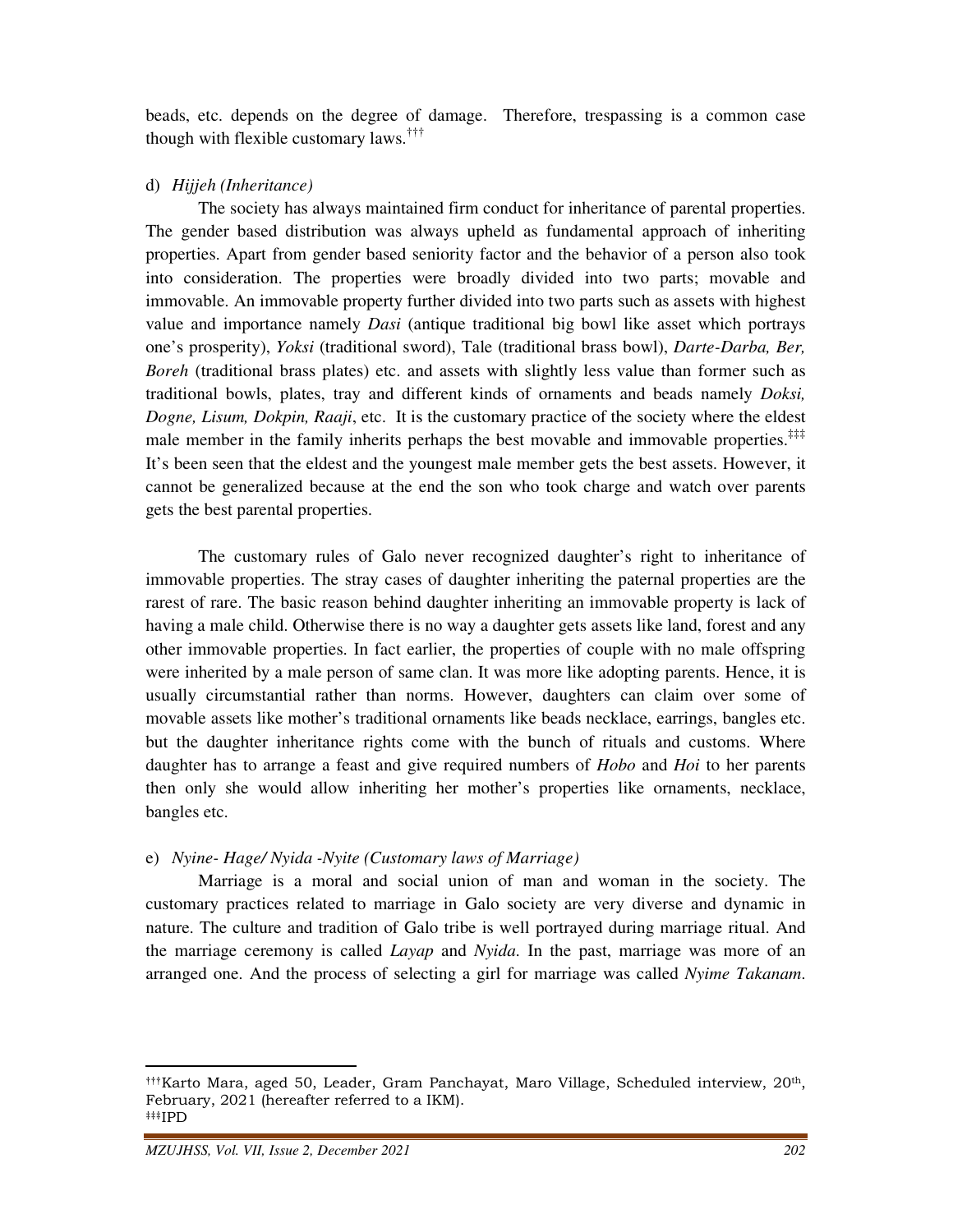There was no certain age bar for marriage as fixed by the society. Apart from usual marriage there were also different nature of marriage in practiced such as;<sup>§§§</sup>

- i) *NeppeNyida* (Marriage of unborn babies): It was a culture where parents of unborn babies perform marriage ceremony even before their birth. It was an accord between two parents where their son and daughter would union as husband and wife once they attain an appropriate ages. Sometimes the marriage was considered even before babies conceived in mother's wombs. The prospect of this type of marriage was mostly messy. Because firstly without knowing the gender of unborn babies they perform ritual and secondly there was no guarantee in future that married couple would like to live together. Most chaotic prospect was the burden of marriage was carried on to other siblings or even to next generation.
- ii) *Dokam-Lakam* (Child Marriage): The practice of child marriage was quite common in the past. It was something considered as sacred then. Main reason for child marriage was to carry forward the friendship of concerned parents.
- iii) *Nyime Henam* (abduction of girl as bride): it was a most primitive culture where girl was kidnapped and kept as hostage. Keeping girl as hostage was called *Lepah Ligla*. A tool made of *Hipa* (heavy wood) tied up on girl's legs so that she would not flee. Girl was kept in hostage till she agrees to get married.

 The ritual and tradition of marriage was very profound but there was no obligation that everyone should abide. It was up to individuals to conduct marriage as per their capacity. The general customary practice was an exchange of gifts between bride and groom's family. The Bride's gift was mostly measured in terms of *Hobo* and *Hoi*. And two Hobo and two Hoi along with *Yoksi* and Tale was the usual gift for the bride. But in case if the groom's family is unable to manage Hobo and Hoi an important antique bowls and plate of high value can be presented as an alternatives. While offering a gift to a bride's family the groom's family also sees what they would get back in return. For example if the bride's family accepts *Hobo* and *Hoi* from groom's side they should also present an antique traditional plates, bowls, necklace, beads etc. of high value to groom's family. Therefore, the process is all about give and take. However, there was no permanent ownership of those possessions because if in case divorce happens all the exchanged assets should be returned. Therefore, marriage related issues and offences were measured and judged by *Keba* as per the above mentioned customary practices.

# **Criminal Offense and Penalty**

 $\overline{a}$ 

# **a)** *Nyidum / NyiMoknam* (Murder)\*\*\*\*

 Murder is considered as the highest crime in the society. Since it is considered as the highest crime the severe punishments were kept for an offender. However, murder was something that doesn't occur often in the society because the tribe believes in social value and peaceful co- existence. The instances of murder cases seen in history were mostly of an accidental one. An intended murder can be considered as rarest of the rare case amongst the

<sup>§§§</sup>Dakto Lollen, Teacher, aged 55, Kombo Pomte Village, Scheduled interview, 20th, December, 2019 (hereafter referred to a IDL).

<sup>\*\*\*\*</sup>Prof. Jumyir Basar, aged 45, Rajiv Gandhi University, Itanagar, Scheduled interview, 15th, November, 2020 (hereafter referred to as IJB).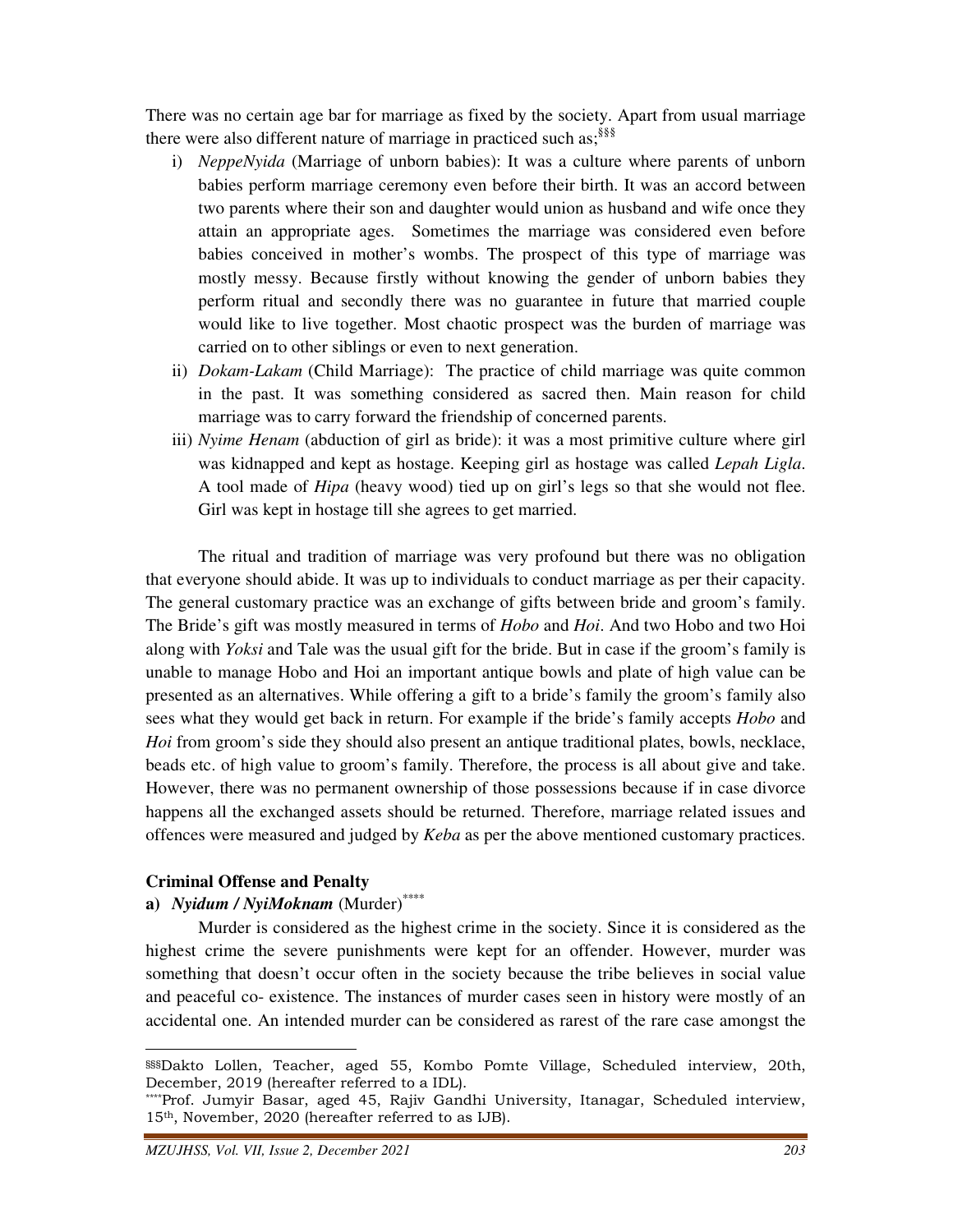Galo people. It is also due to the believe system of *Yasu* (where murder or murderer is stigmatized in the society; considering the crime as unnatural, meaning some evil force behind the crime). Thus, people seemed to avoid committing crime of murder not just because of its social value but also to avoid social stigmatization or *Yasu*. Nevertheless, the incidence of murder was seen in history mostly during clan war and conflicts between villages. In the primitive time there were frequent clash and war between the tribes. There was also an incidence of mass slaughtering of villages. Therefore, people used to commit murder in defense or to invade others village. Shortages of resources and security purpose were the main reasons for events of clashes and wars among the clans and tribes. Hence, the village headmen had huge responsibilities for the well being and their security of villages.

 Regarding the punishment for committing murder, earlier it was based on the principle of 'eye for an eye' and tooth for tooth'. Some of the primitive punishments for said crimes were: throwing an offender alive into the river, *Higi Maram* (hands and legs were tied with ropes made of cane or bamboo and thrown in the river to drown), *Budi* (tied up one's body and throws him down the hill alive), *Hiso Hanam* (primitive way of hang; where the executors bend down the branch of tree and an offender is tied up on it and later release the branch, where one dies by hanging). However, with passage of time the severity of punishment has become lighter. The practice of punishment mostly turned into an imposition of fines and compensations called *Ajeh Dornam* in Galo. An *Ajeh* was mostly of *Ame-Tadok*  (traditional brass plate, bowl or beads), *Hoi-Hobo* (Bos Frontalis-Cow), *Iki-Porok* (Dog-Chicken) as fines or compensations have become common practice. *Hobo* has become most valued and signatory animal for the same.

 However, the nature of killing would decide the magnitude of offense and penalty. Under what circumstances killing might have happened, one might kill other for self-defense or by an accident. The killing in self defense and by an accident perhaps gets lighter punishment. But any how an offender should compensate the deceased family. In the sense that there is a certain value (monetary or assets value) of an individual which is kept by the society from time to time, an offender has to pay that to deceased family for example; paying as numbers of Bos Frontalis , Buffalos etc. But an anticipated murderer gets severe and rigid punishment as mentioned above. Therefore, it is the *Keba Abos* during*Keba* to discus and decides the magnitude of crime and also awarding fine and punishment. These practices were just limited within the village or tribe. There were no certain customary practices dealing with the murder occurred during the clashes and wars between tribes. It was completely circumstantial in nature.

# *b) Pete Pere* (Personal Injury)

 The physical damage caused to a person's body. Bodily injuries include: cuts, bruise, burns, abrasion, laceration, disfigurement and impairment of the function of a body. There are different kinds of bodily injuries as specified by the society such as:

i) *Anyik Nyigdum* (eye injury and visual impairment): it is seen as most grievous bodily injury. If an attack on the eyes makes someone partially blind, leading to loss of *Anyik Piken* (one eye), the offender was to pay a penalty of two heads of hobo to a victim as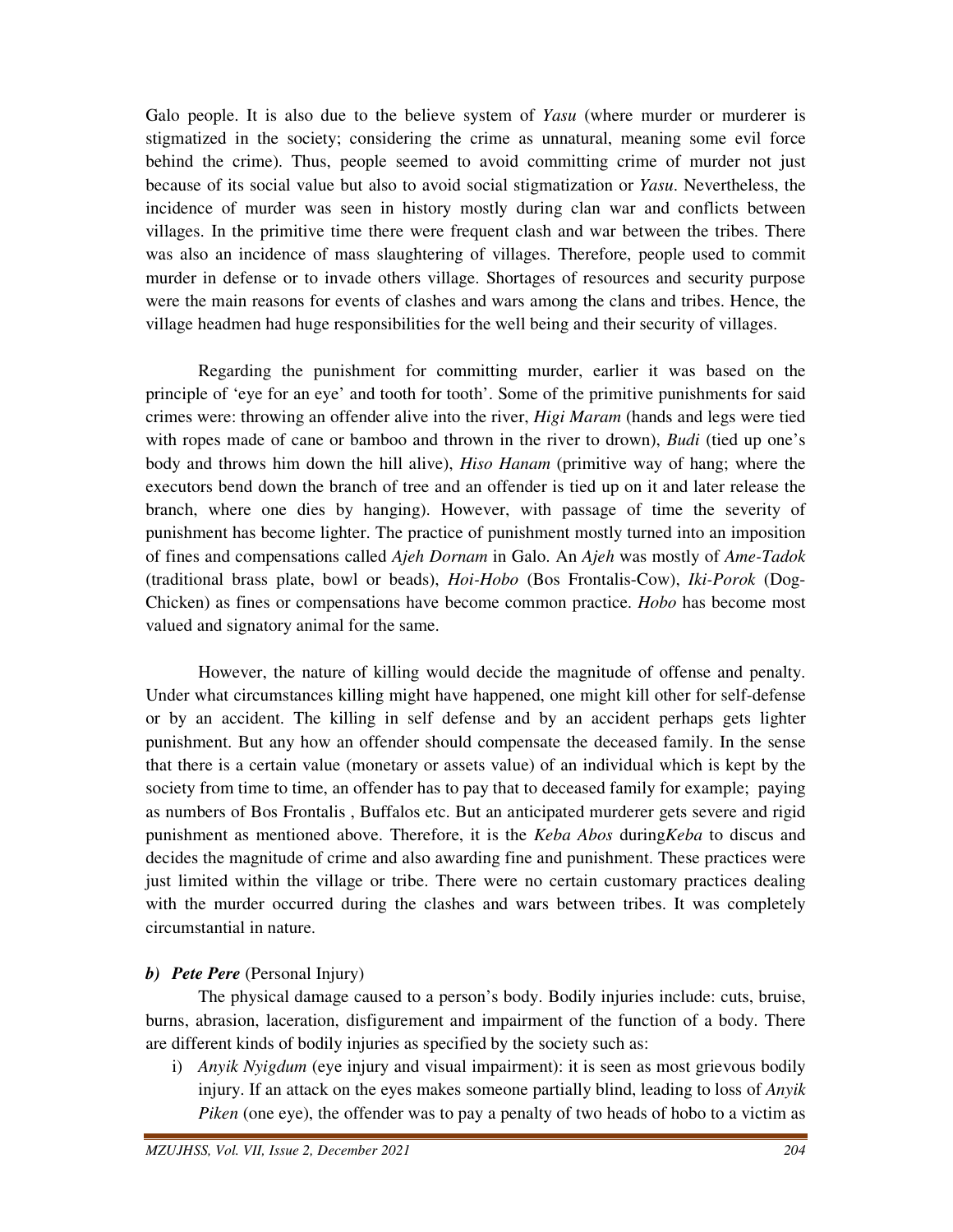compensation. Loss of *Anyik Pinyi* (both eyes) in an attack is considered a serious crime and the compensation demanded for causing blindness was heavy in the society. The guilty person was to pay penalties: *Hobo Dorngo* (five heads of bosfrontalis), *Hoi* D*orngo* (five heads of cows), and *Darte-Darba* (traditional brass bowl).

- ii) *Nyeru Rudum* (Ears or Deafness): *Rooj Dob Monam* means making someone deaf. If an attack on someone caused a person deaf with an ear, the compensation to an aggrieved person generally includes one head of hobo. If a person becomes completely deaf, the offender is to pay two heads of *Hobo* to the victim.
- iii) *IjuIidum* (Teeth): Injury relating to teeth was considered as severe crime. For the loss of each tooth, one head of hobo (bos frontalis) was to be paid to the victim as a penalty. Not only losing of a tooth but cracking of tooth was also considered as major crime that a penalty if not *Hobo* at least *Hoi* and *Barte Barba* should be paid.
- iv) *Nyepum-Nappa* (Nose-Mouth): It is the disfigurement of nose and mouth. Disfigurement of body was one of the brutal crimes in the society. It is the duty of *Keba Abos* to examine and judge the degree of injury. The fine and compensation was awarded according to the magnitude of disfigurement. If an injury was not so severe, the offender would pay a penalty of small traditional brass bowl or beads. If the damage was major, the accused was to compensate with one head of *Hobo* including *Ame- Tadok* asdecided by the *Keba* as fine.
- v) *Ale Ladum-AlakLagdum* (Limbs): Injuries on arms and legs were measured according to the level of damage. If the injury caused paralyses or loses of functionality of the limbs, the offender was to pay five heads of hobo, five heads of hoi, and *Barte-Barba*. In case of minor injuries on arms and legs fine and compensation were paid as per the circumstances as deemed required by the *Keba*. ††††

*Kiteh* (Maternal uncles) had significant roles in personal injury case. It was the culture where maternal uncles would deal with the accused person. The complainants were always maternal uncles. The maternal uncles were seen as the protector of their nibling. It was their duty to see if anything or anyone causing harm to their nibling. And the portion of compensation called *Akheh* would always be given to maternal uncles as they play a very important role in the family.

# **c)** *Yonam or Yopor* (Adultery)

 The act of adultery was found among the members of the community. It is termed as *yonam* or *yopor* in Galo language. Earlier the act of adultery was mostly seen where men having an affair with brother's wives. It was seen sometimes as mutual conformity between men and women. Even the husband or a wife sometimes allows his/ her spouse to be in mutual union with brother's or other's spouses. The practice of adultery was found common in two ways; a practice of woman having an affair with the man who is of his husband's generation or vice versa and an affair between in- laws( man having an affair with his wife's sisters). However, it cannot be generalized that everyone in the society commits adultery. The

 $^{\dagger\dagger\dagger\dagger}$ IKL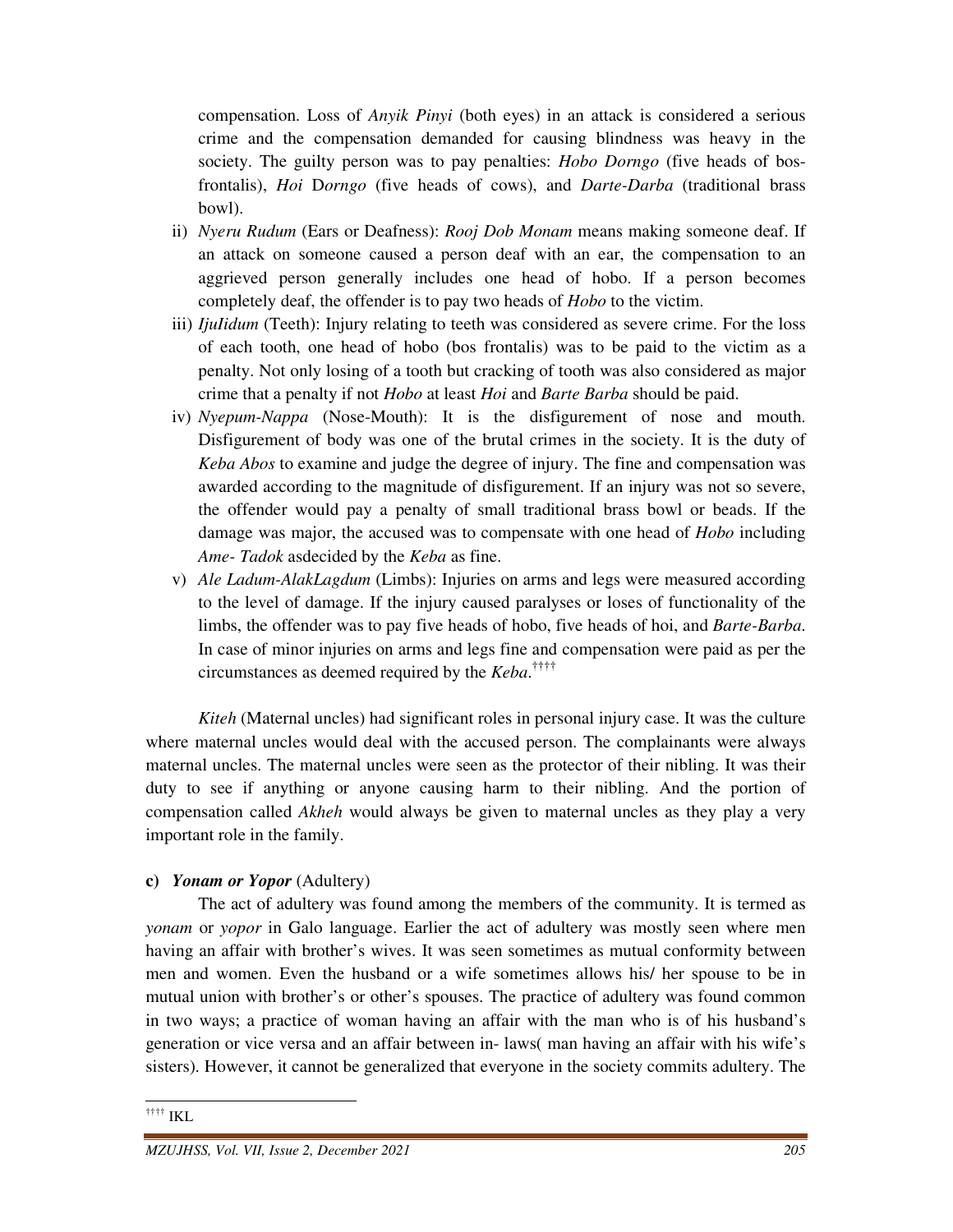person who commits adultery seemed to have his/ her moral and social obligations, for example:

- 1) If the person fails to give his/her partner an offspring.
- 2) If the spouse unable to provide basic needs for livelihood due to certain psychological and physically incapacity.
- 3) Death of spouse was the major excuse of adultery. One slowly tends to commit adultery while helping a widow.<sup>‡‡‡‡†</sup>

 Thus, adultery was perceived as an alternative way to sustain one's live. However, committing adultery for pleasure was always looked as disgrace and adultery outside family or clan was never encouraged. However, with the passage of time, the act of adultery was turned distasteful kind. That was where the adultery was started to be seen as moral and social offense. Therefore, those who commit adultery were required to pay an *Ajeh* in terms of antique traditional assets like plate, bowl, beads etc. and even *Hobo* and *Hoi* to the aggrieved person. For example if a person snatched someone's wife illegitimately, he has to pay a *Dasi* (most valued antique large sized bowl) to her husband. There was a practice of *Berne Girnam* where the girl (adulteress) was punished by the wife of a man along with her sisters. It was kind of street justice where an adulterous got punished even before or without trial; beating, chopping or balding her head, disfiguring her body etc.). It was a culture of punishment without trail. And *Keba* was found unlikely to intervene in such case. An adulterer seemed ashamed of knocking the door of *Keba*. Thus, *Berna Girnam* was an instant and common punishment for a girl (adulteress).

### *d) Ane- Birme* (Incest)

 An act of incest is also termed as *yomur-yopor*. It is considered as rarest ofrare case in the society. It is not only forbidden in the society but also considered as a sin of the highest order. Persons committing this crime are sometimes excommunicated from the village. In the past, members of the society who kept incestuous relationships were punished by the villagers in the presence of their family members. Their hands and legs were tied with ropes made of cane or bamboo and were thrown in the river to drown. Such a capital punishment carried out in the past hints the complete disapproval of the society towards such a relationship. Whenever such incident comes to light, animals are to be sacrificed in expiation of the offence and to ward off impending supernatural punishment on the village as a whole.<sup>§§§§</sup>

### **e)** *Yokam* (Rape)

 Rape is considered a serious moral and social offence in the society. While raping a woman and forcing her to submit to sexual intercourse against her will is a crime which cannot be compensated even with the highest amount of fine, the people maintain a penalty against a rapist according to their customs and traditions. When the charges of rape are proved in the *Keba* by evidential proof or any eyewitness against the accused, the criminal is

<u>.</u>

 $\overline{L}$  IDL. §§§§IJB.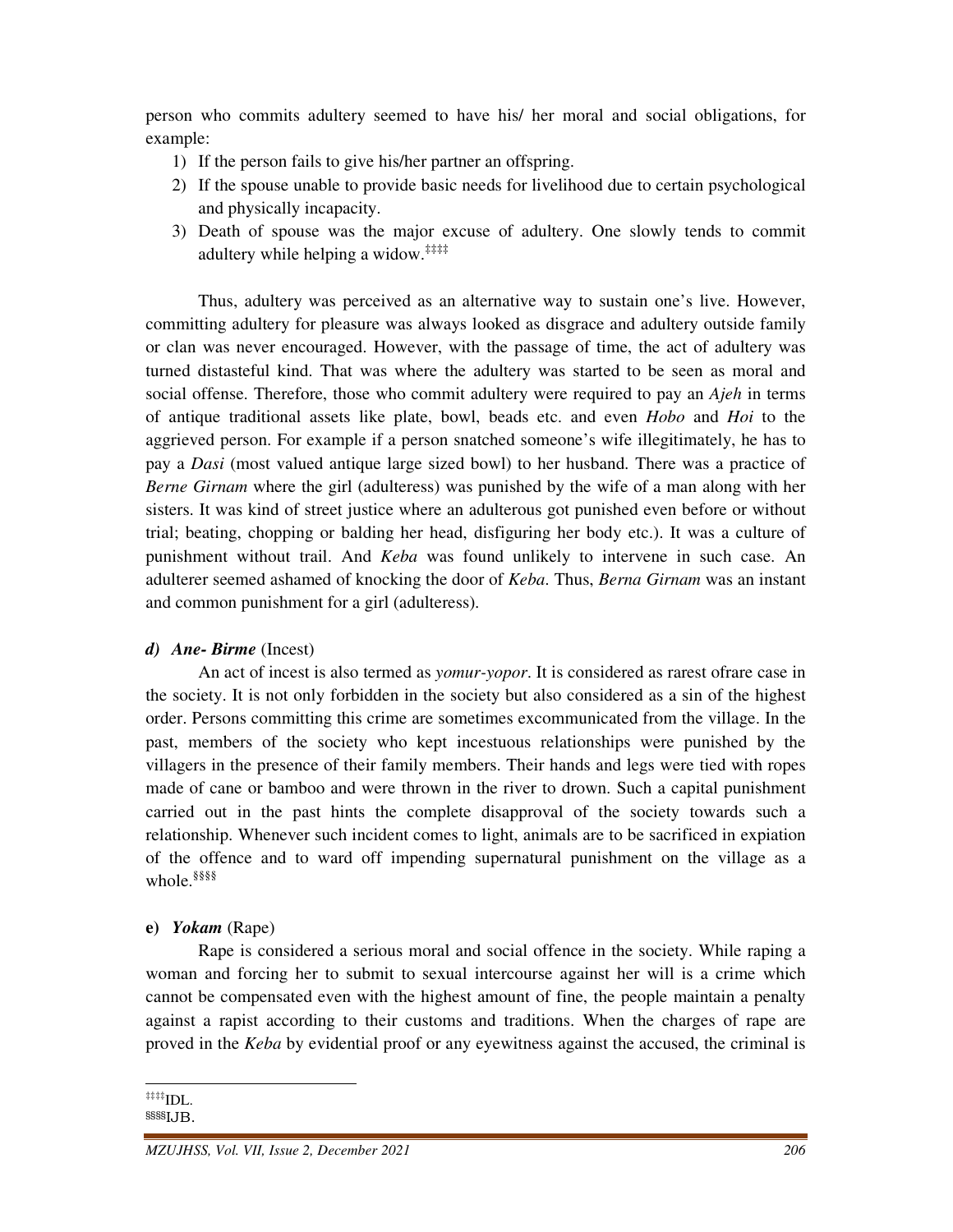obligatory to pay three hobo to the victim along with traditional antique brass plate, bowl etc. decided by the *Keba*.

 Rape is found to be divided into different types such as: *Yokam Tannam* (Attempt to Rape), Injury inflicted during an attempt to rape and *Yame Attire Yokam Tannam* (Gang Rape). Hence, the amount of penalty and compensation also differs in each case for example; an offender of attempt to rape has to pay a hobo along with some antique piece. The amount and severity of penalty and compensation would amplify with the gravity to injury and offense\*\*\*\*\*\*.

#### **f)** *Yopa* (Pre-Marital Pregnancy)

 Such cases are common among the rural population who are less informed about the ramifications of unprotected sexual intimacy. In most cases, it is seen that the *Keba* advises the girl and boy involved to get married in the traditional manner to avoid societal shame and to keep the unborn child, provided that they are adults. However, if a boy refuses to marry after impregnation of a girl then the boy has to give three hobo and three heads of hoi to the girl's family as compensation for the refusal. In case if a father of a child is unknown and a girl dies while delivering a baby, all the men who probably had sexual relations with the particular girl is to pay one *Hobo* each to the parents of the girl. In such cases, the child born is raised by the maternal family of the baby††††† .

#### **g)** *Pagbobonam* (Slavery)

 The practice of slavery is known as *Pagbo Bonam* in Galo Society. It was quite a different practice of slavery if we compare it to general understanding of slavery around the world. There was no hard and fast rule for the consideration of someone as slaves. In fact society was never divided in terms of masters and slaves. The practice was just limited to individual stage. In the past, cases which involved wealthy men who commanded greater importance in the society were dealt with varied ways of imposing fine (compensation). In this aspect, one of the bearers of traditional institutions and practices said in these words: In such cases, if a man could not pay the compensation decided by the *Keba* to a wealthy man, slavery was considered as an option. The wealthy man would demand that the guilty person unable to pay the compensation could submit oneself as a *pagbo* (male slave) or else make arrangements for some other slave from within one's family who would thereafter become a slave and offer free services to the wealthy man<sup> $\ddagger$  $\ddagger$ </sup># $\ddagger$  $\ddagger$ .

 It seemed the slavery was not an unusual practice in the past, but its practice was limited to the rich villagers. The rich commanded respect in the society and maintained the system of slavery with P*agbo* and *Pangne* (female slaves) carrying out their household chores, cultivation, hunting and petty tasks in and around the village. *Nyiga* (strong men) with a bulky and strong physique were another group of people who would forcefully try to keep slaves which was known as *Nyile Hedum*. In those days, the society was not critical of

<sup>\*\*\*\*\*</sup> ITL.

<sup>†††††</sup> IKL. ‡‡‡‡‡IPD.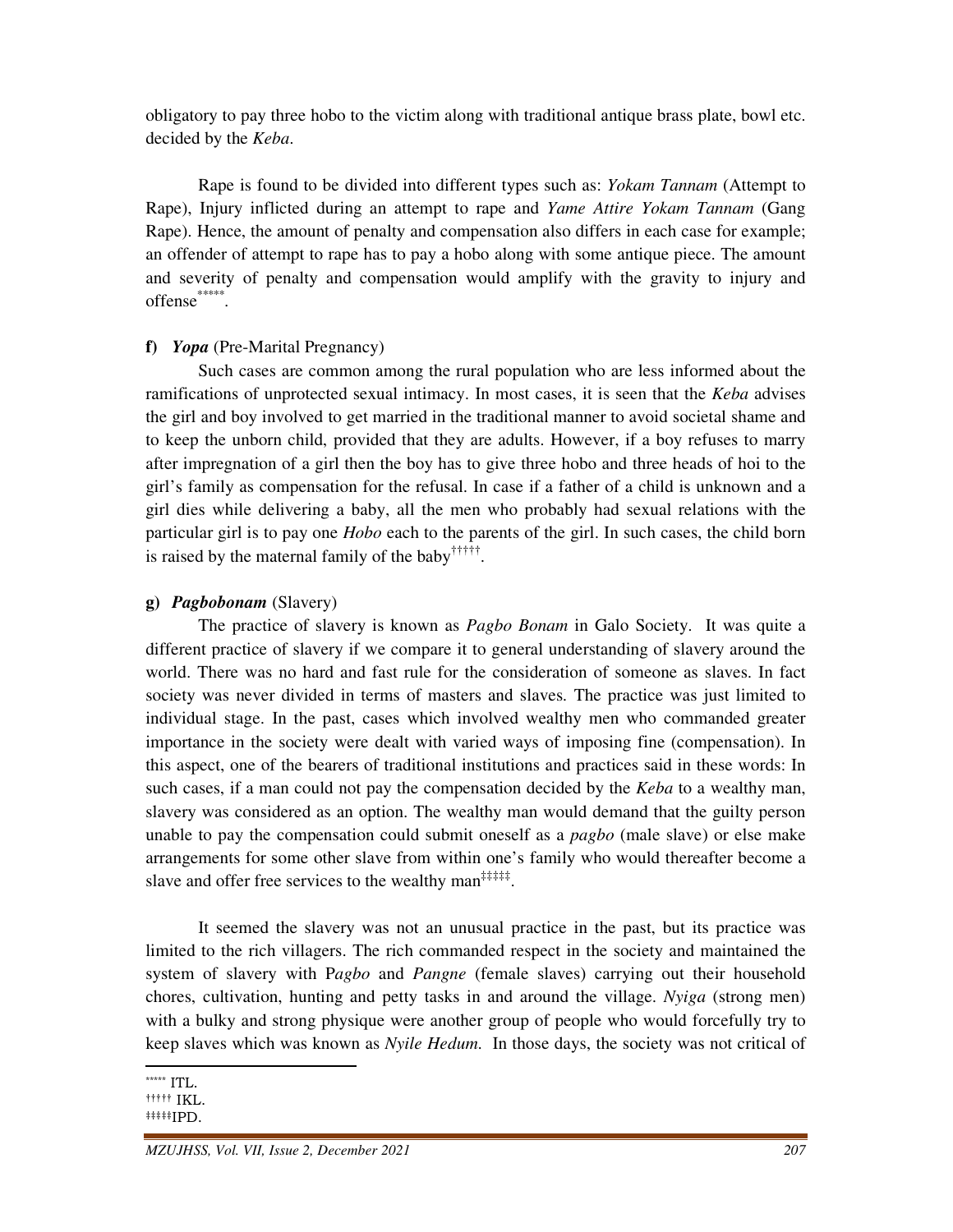slavery and such cases were not paid much attention by the *Keba Abos*. Instead it was considered justify to some extend because it was conceived as one way of delivering justice where becoming a slave as payment of one's compensation or penalty by an offender.

### **Conclusion**

In course of time the customary laws and traditional village council of Galo tribe have gone through various changes and shifts. The wake of modernization tremendously influenced and brought up improvisation in the customary laws and practice of the Galo tribe. Such changes might happen due to interaction with the people of other cultures and societies. Exposure towards other culture and social stratum massively influenced the social structure and behavioral pattern of tribals. Eventually, changes were seen in the social norms and the customary laws of the society. An aged old traditional tribal practice has gradually started to get rationalized with the due course of time. In the past, the customary laws of Galo were way too rigid and unreasonably based on customs, traditional, convention, and religious beliefs etc. But gradual rationalization has been seen in the belief and practice of Galo tribe with the passage time. Major changes in aged old village council and customary laws were seen with the implementation of modern mechanism right after the arrival of British in North East India. Change was first seen in the leadership pattern of society; introduction of *Jamadars* (official interpreter), *Kotokis* (Political interpreter) and eventually *Gam Bura, Gam Buris.* The implementation of Assam Frontier (administration of justice) Regulation, 1945 was the first major exposure of tribal towards modern system. Gradually it was followed by the introduction of constitutional laws like Civil Proceeding Code, Indian Penal Code, etc. and eventually establishment of modern judicial court in the state. However, even after changes and limitations with due course of time, the Galo society still practiced and preserved its customs and traditions. In fact their customary laws were rationalized and maintained with the help of modern tool like documentation. Therefore, the customary laws and village council of Galo tribe are still very pertinent and people still relay and have confidence on their *Keba* system as embodiment of justice.

\*\*\*\*\*\*\*

### **References**

Bani, Danggen, *The Kebang*, Delhi, Himalayan Publishers, 2003.

B.B Pandey, D.K Duarah, N.Sarkar.*Trival Village Council*, Itanagar: Himalayan publishers,1999.

Government of Arunachal Pradesh, Arunachal Pradesh Civil CourtBill, 2013.

Government of Arunachal Pradesh, Arunachal Pradesh Civil Court Act, 2021.

Government of Arunachal Pradesh, The Arunachal Pradesh Code, Itanagar, Arunachal, year. Law and Judicial Department, Press. (Book) volumn-1, 1982.